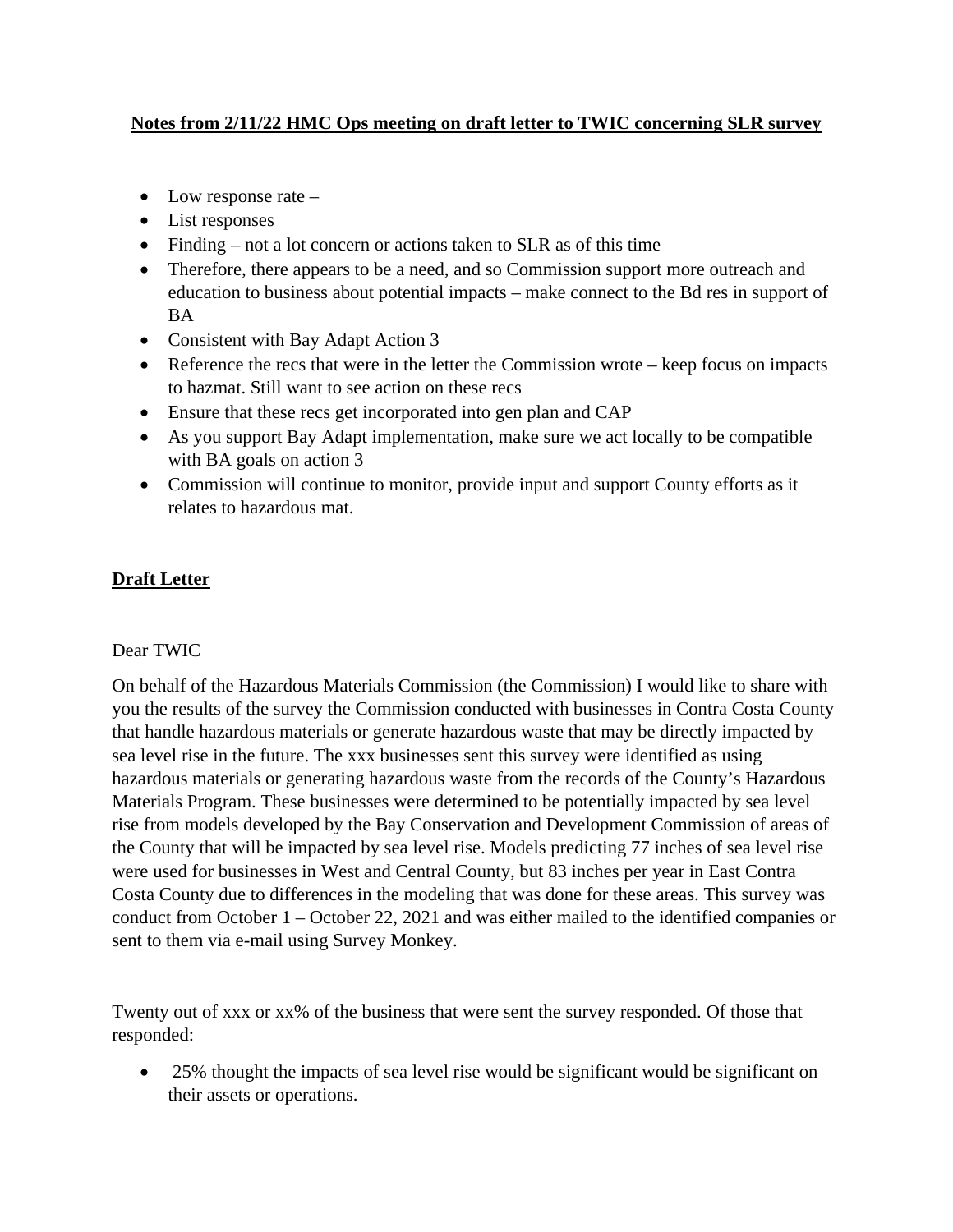- 30% said they have given significant consideration to the impacts of sea level rise.
- 25% had identified any risks to their assets or operations.
- 15% said their planning efforts had included analyzing the impacts to vulnerable communities.
- Of the 5 businesses that said they had identified risks, 3 had taken some measures to address them.
- 35% of the respondents said they thought local government shared in the responsibility to address sea level rise and 35% said they would be interested in engaging with the County government to address the impacts of sea level rise.

The Commission has reviewed these results and believes the response rate was too low for them to be able to draw any firm conclusions. While the Commission was disappointed in these results, it believes the information collected was useful, and has following comments.

- Based upon the low return rate to this survey, businesses that handle hazardous materials and generate hazardous wastes that may be potentially impacted by sea level rise in the future don't seem to be very concerned about *(alt lang - very focused on)* these potential future impacts. However, the Commission acknowledges that there may be other reasons why more businesses didn't respond to the survey, and their lack of concern about (or focus on) the issue may just be one of them.
- Of the businesses that did respond to the survey, the low rate  $(x\%)$  responding that they are taking action to address potential future impacts of sea level rise indicates more efforts to educate businesses about these potential impacts, and the actions that could be taken to mitigate them, is warranted.

Therefore, the Commission supports more efforts by the County to educate and engage businesses using hazardous materials or generating hazardous waste about the potential impacts of sea level rise. On September 13, 2021 the Commission wrote to the Transportation, Water and Infrastructure committee (TWIC) concerning the impacts of sea level rise on the storage, use and transportation of hazardous waste and hazardous materials in Contra Costa County (attached). One of the recommendations in that letter (#4) encouraged TWIC to direct County Staff to coordinate, and plan with other stakeholders in the County, a summit to begin establishing a county-wide effort to address the potential impacts of sea level rise. The Commission still believes this is an important recommendation to implement.

This recommendation is also consistent with the recent resolution (2022/52) adopted by the Board of Supervisors on February 8, 2022 to support the Bay Conservation and Development Commission-led Bay Adapt Regional Strategy to address sea level rise. The letter of support for Bay Adapt Regional Strategy said the Board of Supervisors would support the Bay Adapt Joint Platform by concentrating on implementing policies and programs in our county that will allow us to mitigate and adapt to rising water levels, particularly in our frontline communities, and identifying opportunities to fund this work. The Commission believes a County-wide summit